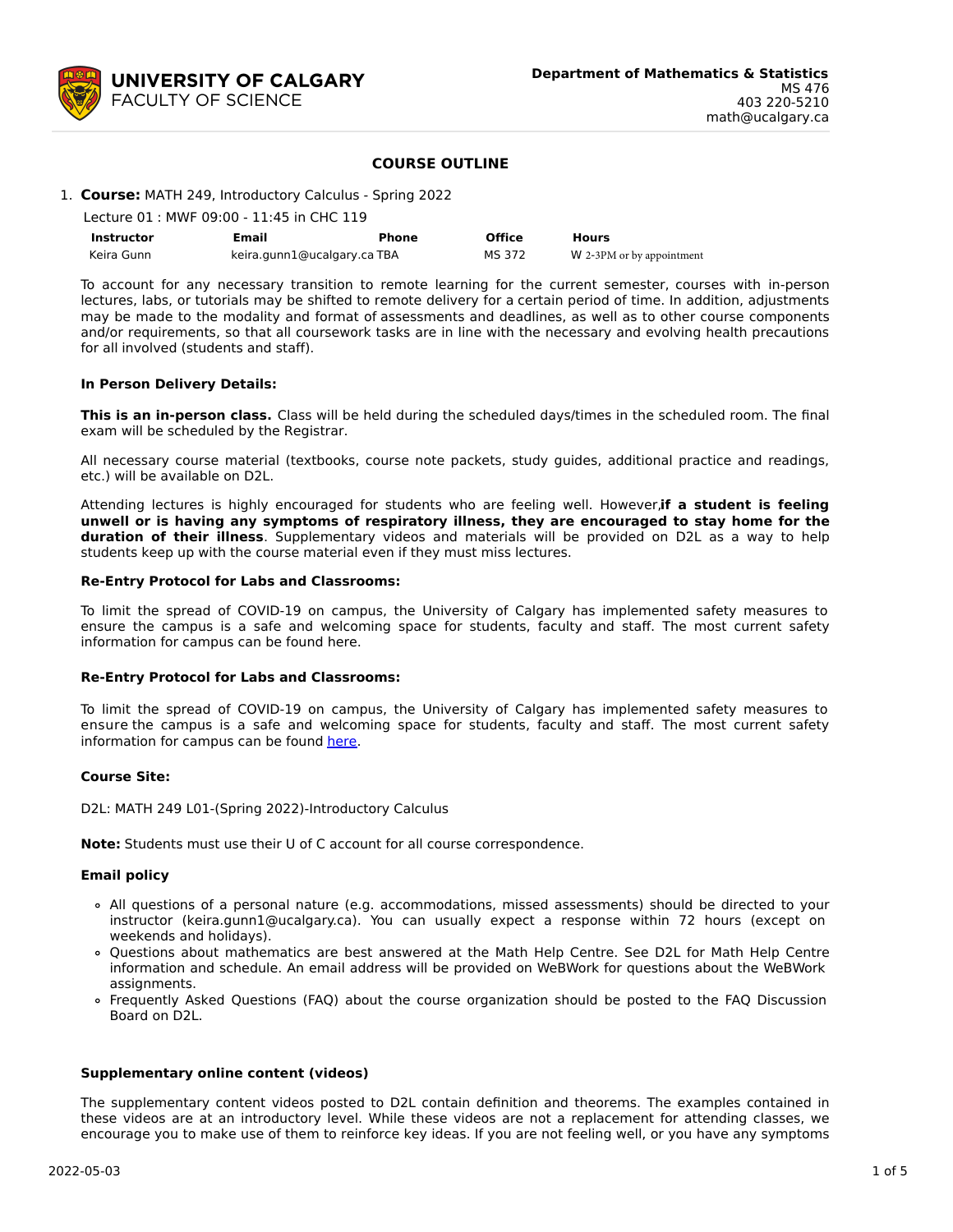of respiratory illness, we do encourage you to stay home and watch the content videos for the topics you miss in class.

**Note:** To succeed in this course, students must engage with the "Dino Problem" worksheets posted on D2L (these are test-level questions).

# **Equity Diversity & Inclusion:**

The University of Calgary is committed to creating an equitable, diverse and inclusive campus, and condemns harm and discrimination of any form. We value all persons regardless of their race, gender, ethnicity, age, LGBTQIA2S+ identity and expression, disability, religion, spirituality, and socioeconomic status. The Faculty of Science strives to extend these values in every aspect of our courses, research, and teachings to better promote academic excellence and foster belonging for all.

## 2. **Requisites:**

See section [3.5.C](http://www.ucalgary.ca/pubs/calendar/current/sc-3-5.html) in the Faculty of Science section of the online Calendar.

## **Prerequisite(s):**

Mathematics 30-1 or Mathematics 2 (offered by Continuing Education).

### **Antirequisite(s):**

Not open to students with 50 per cent or higher in Mathematics 31 or a grade of "C" or higher in Mathematics 3 offered through University of Calgary Continuing Education, except with special departmental permission. Credit for Mathematics 249 and either 265 or 275 will not be allowed.

## 3. **Grading:**

The University policy on grading and related matters is described in [F.1](http://www.ucalgary.ca/pubs/calendar/current/f-1.html) and [F.2](http://www.ucalgary.ca/pubs/calendar/current/f-2.html) of the online University Calendar.

| <b>Course</b><br>Component                  |     | Weight Due Date (duration for exams)                                           | <b>Modality</b><br>for exams | <b>Location for exams</b>                                                      |
|---------------------------------------------|-----|--------------------------------------------------------------------------------|------------------------------|--------------------------------------------------------------------------------|
| WebWork<br>Assignments <sup>1</sup>         | 20% | Ongoing                                                                        |                              |                                                                                |
| Quizzes <sup>2</sup>                        | 20% | Ongoing                                                                        |                              |                                                                                |
| Test $13$                                   | 15% | May 25 2022 at 10:45 am (1 Hours)                                              | in-person                    | <b>CHC 119</b>                                                                 |
| Test $24$                                   | 15% | Jun 08 2022 at 10:45 am (1 Hours)                                              | in-person                    | <b>CHC 119</b>                                                                 |
| Registrar<br><b>Scheduled Final</b><br>Exam | 30% | Will be available when the final exam<br>schedule is released by the Registrar | in person                    | Will be available when the final exam<br>schedule is released by the Registrar |

In determining the overall grade in the course the following weights will be used:

<sup>1</sup> WebWork assignments will be untimed. Students have unlimited attempts to complete them.

<sup>2</sup> There will be 12 Quizzes. Quizzes will not be timed. You may open and close a quiz as many times as you'd like. Each quiz has two attempts. To calculate each quiz grade, we take the highest of the two quiz attempts.

 $3$  Test 1 will be in-person, during class time.

<sup>4</sup> Test 2 will be in-person, during class time.

Each piece of work (reports, assignments, quizzes, midterm exam(s) or final examination) submitted by the student will be assigned a grade. The student's grade for each component listed above will be combined with the indicated weights to produce an overall percentage for the course, which will be used to determine the course letter grade.

The conversion between a percentage grade and letter grade is as follows.

|                              | $\blacksquare$<br>--- |      | л.<br>L. | Ð   |     | D.   | -       |     |     |         |      |
|------------------------------|-----------------------|------|----------|-----|-----|------|---------|-----|-----|---------|------|
| <b>Minimum</b><br>% Reauired | 95 %<br>ັບ            | 90 % | 85 %     | 80% | 76% | 72 % | 68<br>% | 64% | 60% | 55<br>% | 50 % |

Requests for grade rounding or alterations to grade component weightingwill not be considered. All letter grade cutoffs are fixed and will not be adjusted on an individual basis (e.g., 90.0% is a cutoff for an A, not 89.9%). This course will have a Registrar Scheduled Final exam that will be delivered in-person and on campus. The Final Examination Schedule will be published by the Registrar's Office approximately one month after the start of the term. The final exam for this course will be designed to be completed within 2 hours. Further information about WeBWork assignments, Quizzes and Written Assignments will be provided on D2L. There will be no individual due date extensions for assignments.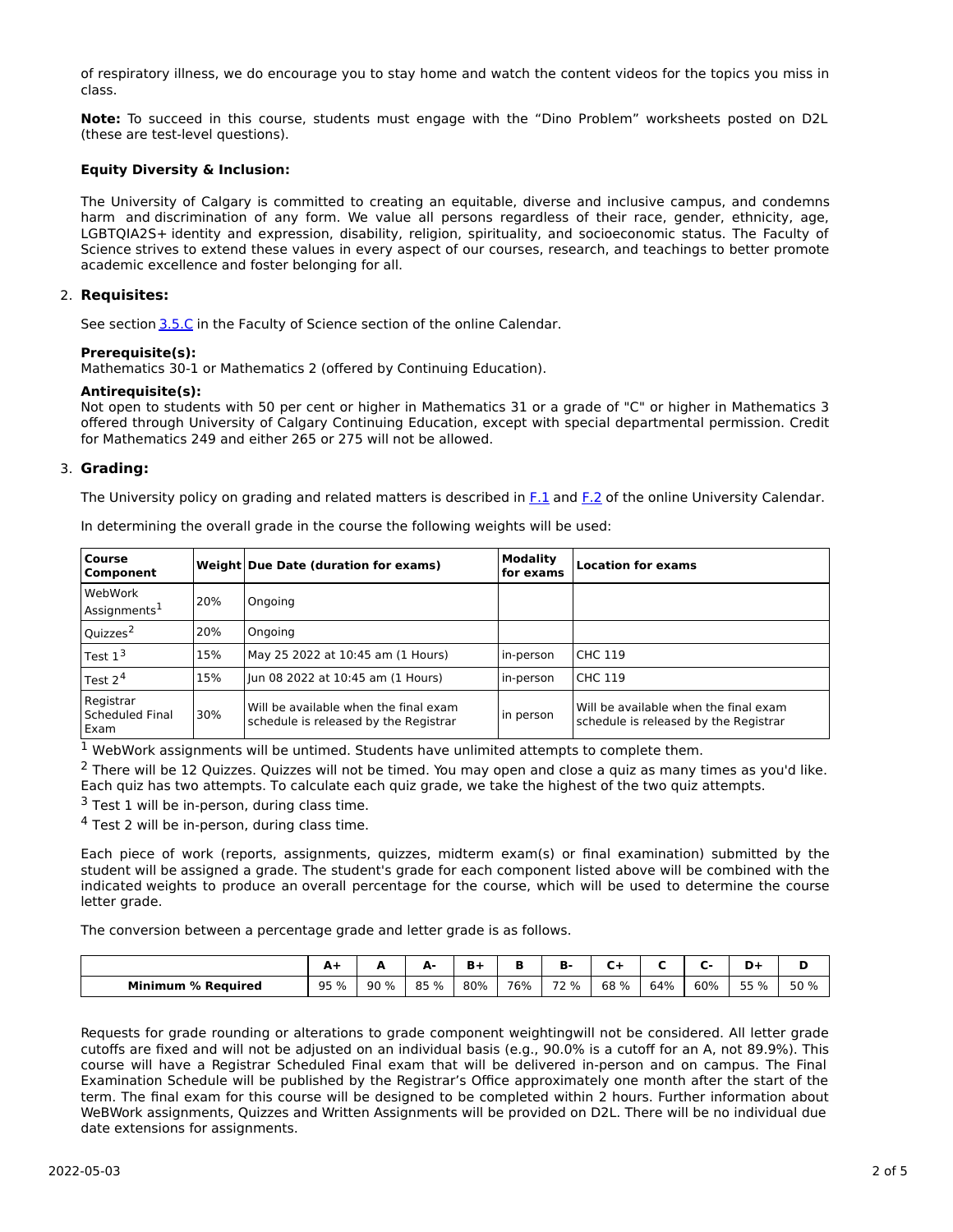This course will have a Registrar Scheduled Final exam that will be delivered in-person and on campus. The Final Examination Schedule will be published by the Registrar's Office [approximately](https://www.ucalgary.ca/registrar/exams) one month after the start of the term. The final exam for this course will be designed to be completed within 2 hours.

The University of Calgary offers a [flexible](https://www.ucalgary.ca/pubs/calendar/current/f-1-3.html) grade option, Credit Granted (CG) to support student's breadth of learning and student wellness. Faculty units may have additional requirements or restrictions for the use of the CG grade at the faculty, degree or program level. To see the full list of Faculty of Science courses where CG is not eligible, please visit the following website: [https://science.ucalgary.ca/current-students/undergraduate/program](https://science.ucalgary.ca/current-students/undergraduate/program-advising/flexible-grading-option-cg-grade)advising/flexible-grading-option-cg-grade

# 4. **Missed Components Of Term Work:**

The university has suspended the requirement for students to provide evidence for absences. Please do not attend medical clinics for medical notes or Commissioners for Oaths for statutory declarations.

In the event that a student legitimately fails to submit any online assessment on time (e.g. due to illness etc...), please contact the course coordinator, or the course instructor if this course does not have a coordinator to arrange for a re-adjustment of a submission date. Absences not reported within 48 hours will not be accommodated. If an excused absence is approved, one possible arrangement is that the percentage weight of the legitimately missed assignment could also be pro-rated among the components of the course. This option is at the discretion of the coordinator and may not be a viable option based on the design of this course.

# 5. **Scheduled Out-of-Class Activities:**

There are no scheduled out of class activities for this course.

## 6. **Course Materials:**

In order to successfully engage in their learning experiences at the University of Calgary, students taking online, remote and blended courses are required to have reliable access to the following technology:

- A computer with a supported operating system, as well as the latest security, and malware updates;
- A current and updated web browser;
- Webcam/Camera (built-in or external);
- Microphone and speaker (built-in or external), or headset with microphone;
- Current antivirus and/or firewall software enabled;
- Stable internet connection.

For more information please refer to the UofC [ELearning](https://elearn.ucalgary.ca/technology-requirements-for-students) online website.

# 7. **Examination Policy:**

No aids are allowed on tests or examinations.

Students should also read the Calendar, [Section](http://www.ucalgary.ca/pubs/calendar/current/g.html) G, on Examinations.

# 8. **Approved Mandatory And Optional Course Supplemental Fees:**

There are no mandatory or optional course supplemental fees for this course.

# 9. **Writing Across The Curriculum Statement:**

For all components of the course, in any written work, the quality of the student's writing (language, spelling, grammar, presentation etc.) can be a factor in the evaluation of the work. See also Section [E.2](http://www.ucalgary.ca/pubs/calendar/current/e-2.html) of the University Calendar.

# 10. **Human Studies Statement:**

Students will not participate as subjects or researchers in human studies.

See also [Section](http://www.ucalgary.ca/pubs/calendar/current/e-5.html) E.5 of the University Calendar.

### 11. **Reappraisal Of Grades:**

A student wishing a reappraisal, should first attempt to review the graded work with the Course coordinator/instructor or department offering the course. Students with sufficient academic grounds may request a reappraisal. Non-academic grounds are not relevant for grade reappraisals. Students should be aware that the grade being reappraised may be raised, lowered or remain the same. See [Section](http://www.ucalgary.ca/pubs/calendar/current/i-3.html) I.3 of the University Calendar.

a. **Term Work:** The student should present their rationale as effectively and as fully as possible to the Course coordinator/instructor within **ten business days** of either being notified about the mark, or of the item's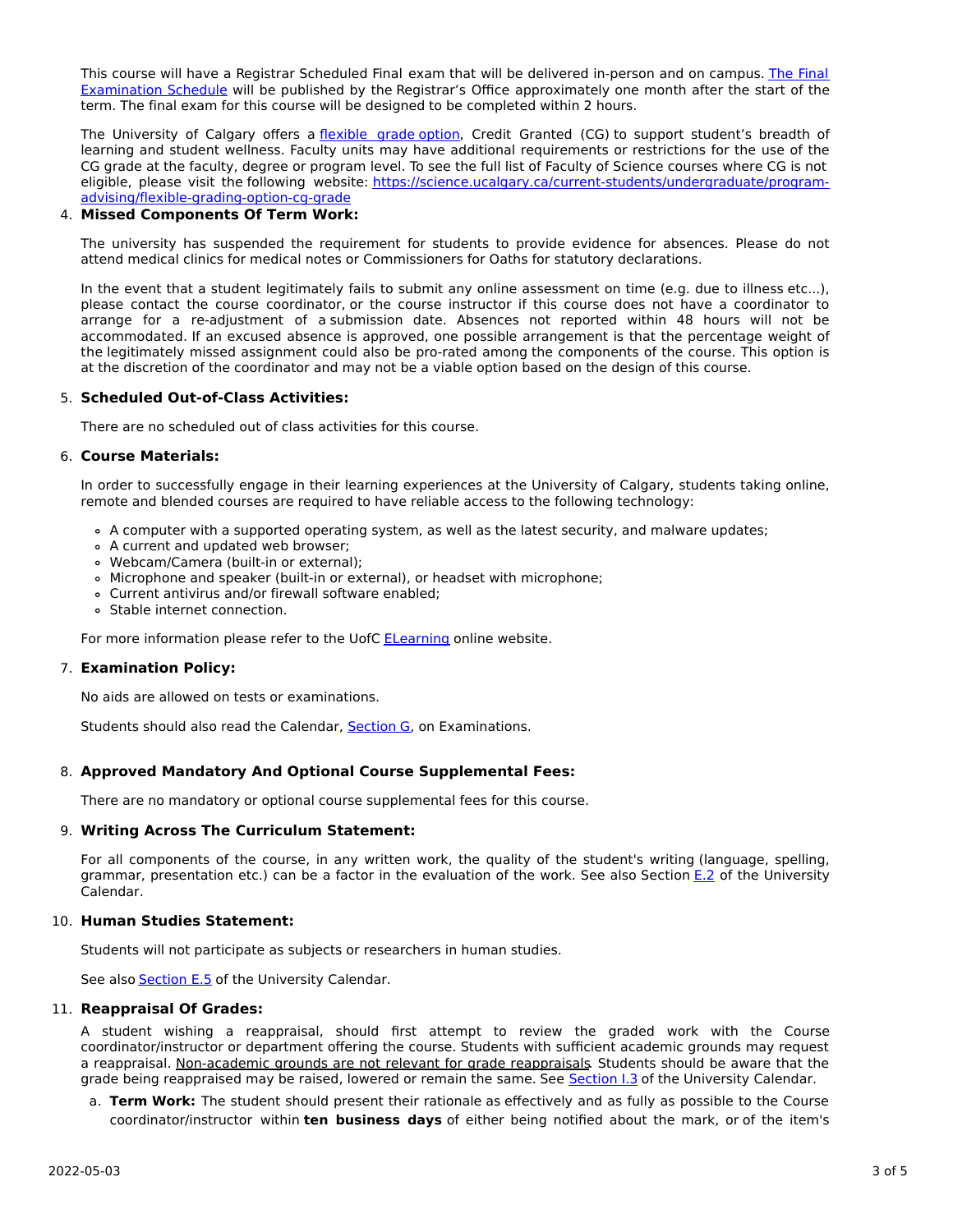return to the class. If the student is not satisfied with the outcome, the student shall submit the Reappraisal of Graded Term work [form](https://science.ucalgary.ca/sites/default/files/teams/1/Reappraisal_Termwork_2021.pdf) to the department in which the course is offered within 2 business days of receiving the decision from the instructor. The Department will arrange for a reappraisal of the work within the next ten business days. The reappraisal will only be considered if the student provides a detailed rationale that outlines where and for what reason an error is suspected. See sections  $1.1$  and  $1.2$  of the University Calendar

b. **Final Exam:**The student shall submit the request to Enrolment Services. See [Section](http://www.ucalgary.ca/pubs/calendar/current/i-3.html) I.3 of the University Calendar.

# 12. **Other Important Information For Students:**

- a. **Mental Health** The University of Calgary recognizes the pivotal role that student mental health plays in physical health, social connectedness and academic success, and aspires to create a caring and supportive campus community where individuals can freely talk about mental health and receive supports when needed. We encourage you to explore the mental health resources available throughout the university community, such as counselling, self-help resources, peer support or skills-building available through the SU Wellness Centre (Room 370, MacEwan Student Centre, Mental Health [Services](https://www.ucalgary.ca/wellnesscentre/services/mental-health-services) Website) and the Campus Mental Health Strategy website [\(Mental](http://www.ucalgary.ca/mentalhealth) Health).
- b. **SU Wellness Services:** For more information, see their [website](http://www.ucalgary.ca/wellnesscentre) or call [403-210-9355](tel:4032109355).
- c. **Sexual Violence:** The Sexual Violence Support Advocate, Carla Bertsch, can provide confidential support and information regarding sexual violence to all members of the university community. Carla can be reached by email [\(svsa@ucalgary.ca](mailto:svsa@ucalgary.ca)) or phone at [403-220-2208](tel:4032202208). The complete University of Calgary policy on sexual violence can be viewed [here.](https://www.ucalgary.ca/legal-services/sites/default/files/teams/1/Policies-Sexual-and-Gender-Based-Violence-Policy.pdf)
- d. **Misconduct:** Academic integrity is the foundation of the development and acquisition of knowledge and is based on values of honesty, trust, responsibility, and respect. We expect members of our community to act with integrity. Research integrity, ethics, and principles of conduct are key to academic integrity. Members of our campus community are required to abide by our institutional Code of [Conduct](https://www.ucalgary.ca/legal-services/sites/default/files/teams/1/Policies-Code-of-Conduct.pdf) and promote academic integrity in upholding the University of Calgary's reputation of excellence. Some examples of academic misconduct include but are not limited to: posting course material to online platforms or file sharing without the course instructor's consent; submitting or presenting work as if it were the student's own work; submitting or presenting work in one course which has also been submitted in another course without the instructor's permission; borrowing experimental values from others without the instructor's approval; falsification/fabrication of experimental values in a report. Please read the following to inform yourself more on academic integrity:

Student [Handbook](https://www.ucalgary.ca/live-uc-ucalgary-site/sites/default/files/teams/9/AI-Student-handbook-1.pdf) on Academic Integrity Student Academic Misconduct [Policy](https://www.ucalgary.ca/legal-services/sites/default/files/teams/1/Policies-Student-Academic-Misconduct-Policy.pdf) and [Procedure](https://www.ucalgary.ca/legal-services/sites/default/files/teams/1/Policies-Student-Academic-Misconduct-Procedure.pdf) Faculty of Science Academic [Misconduct](https://science.ucalgary.ca/current-students/undergraduate/program-advising) Process [Research](https://www.ucalgary.ca/legal-services/sites/default/files/teams/1/Policies-Research-Integrity-Policy.pdf) Integrity Policy

Additional information is available on the Student Success Centre [Academic](https://ucalgary.ca/student-services/student-success/learning/academic-integrity) Integrity page

# e. **Academic Accommodation Policy:**

It is the student's responsibility to request academic accommodations according to the University policies and procedures listed below. The student accommodation policy can be found at: <https://www.ucalgary.ca/legal-services/sites/default/files/teams/1/Policies-Student-Accommodation-Policy.pdf>

Students needing an accommodation because of a disability or medical condition should communicate this need to Student Accessibility Services in accordance with the Procedure for Accommodations for Students with Disabilities: [https://www.ucalgary.ca/legal-services/sites/default/files/teams/1/Policies-Accommodation](https://www.ucalgary.ca/legal-services/sites/default/files/teams/1/Policies-Accommodation-for-Students-with-Disabilities-Procedure.pdf)for-Students-with-Disabilities-Procedure.pdf.

Students needing an accommodation in relation to their coursework or to fulfil requirements for a graduate degree, based on a Protected Ground other than Disability, should communicate this need, by filling out the Request for Academic [Accommodation](https://science.ucalgary.ca/sites/default/files/teams/1/request-accommodation-academic-courses.pdf) Form and sending it to Mark Bauer by email [bauerm@ucalgary.ca](mailto:bauerm@ucalgary.ca) preferably 10 business days before the due date of an assessment or scheduled absence.

- f. **Freedom of Information and Privacy:** This course is conducted in accordance with the Freedom of Information and Protection of Privacy Act (FOIPP). Students should identify themselves on all written work by placing their name on the front page and their ID number on each subsequent page. For more information, see Legal [Services](https://www.ucalgary.ca/legal-services/access-information-privacy) website.
- g. **Student Union Information:** SU [contact,](http://www.su.ucalgary.ca/contact) Email SU Science Rep: [sciencerep1@su.ucalgary.ca,](https://www.ucalgary.ca/student-services/ombuds) Student